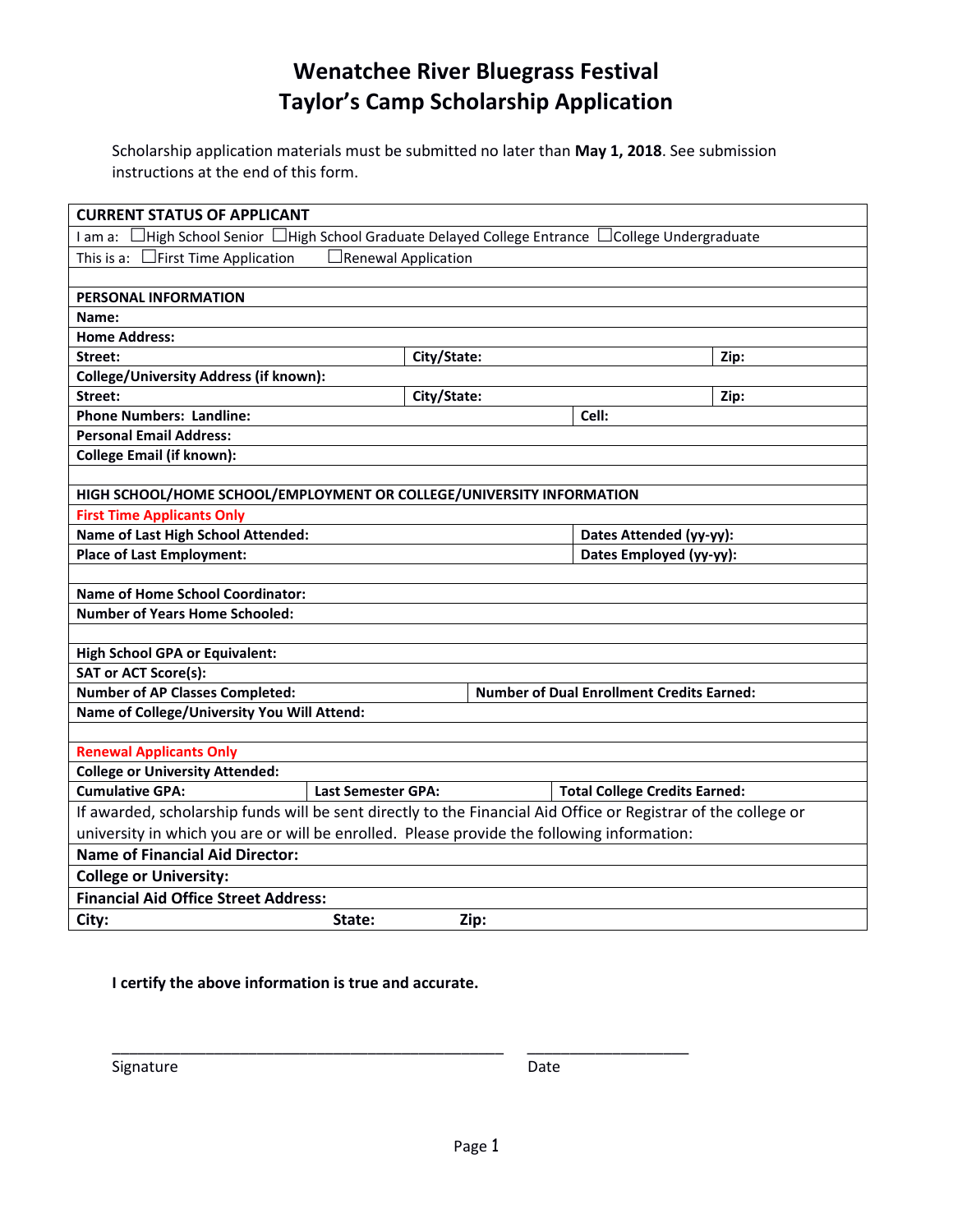# **Wenatchee River Bluegrass Festival Taylor's Camp Scholarship Application**

### **Taylor Richards Scholarship Requirements**

The Wenatchee River Bluegrass Festival Taylor Richards Scholarship was established in 2015 in memory of Taylor Richards. Taylor was killed in June 2010 while serving as a Marine Lance Corporal in Afghanistan. Taylor was a valued member of our bluegrass community and inspired the WRBF Board of Directors to establish an instructional youth camp, to be held during the annual festival, to nurture an appreciation of bluegrass in the next generation.

This renewable scholarship is available to individuals who have made a significant contribution to Taylor's Camp for a period of at least two years.

Both original and renewal scholarship applications are due May 1; scholarship awards are announced on the third Saturday in June at the Wenatchee River Bluegrass Festival.

#### *FIRST TIME APPLICANTS* **must meet the following criteria:**

\* Participate as an instructor at Taylor's Camp for a minimum of two years immediately preceding the application year

OR

\* Make a significant contribution of time and effort to Taylor's Camp for a minimum of two years immediately preceding the application year

- \* Graduate from high school or complete a state sanctioned home school program
- \* Be accepted to an accredited college or university
- \* Have a GPA of 2.75 or higher or evidence of the equivalent
- \* Complete a scholarship application form

\* Submit three letters of recommendation (1 teacher; 1 community member; 1 bluegrass community member familiar with your contributions to bluegrass music)

#### *RENEWAL APPLICANTS* **must meet the following criteria:**

\* Serve as a volunteer or instructor at Taylor's Camp the summer prior to submitting the renewal application

- \* Maintain a collegiate GPA of 2.75 or higher
- \* Complete an application form
- \* Submit two letters of recommendation (1 college instructor; 1 community member from the city where the college attended is located)